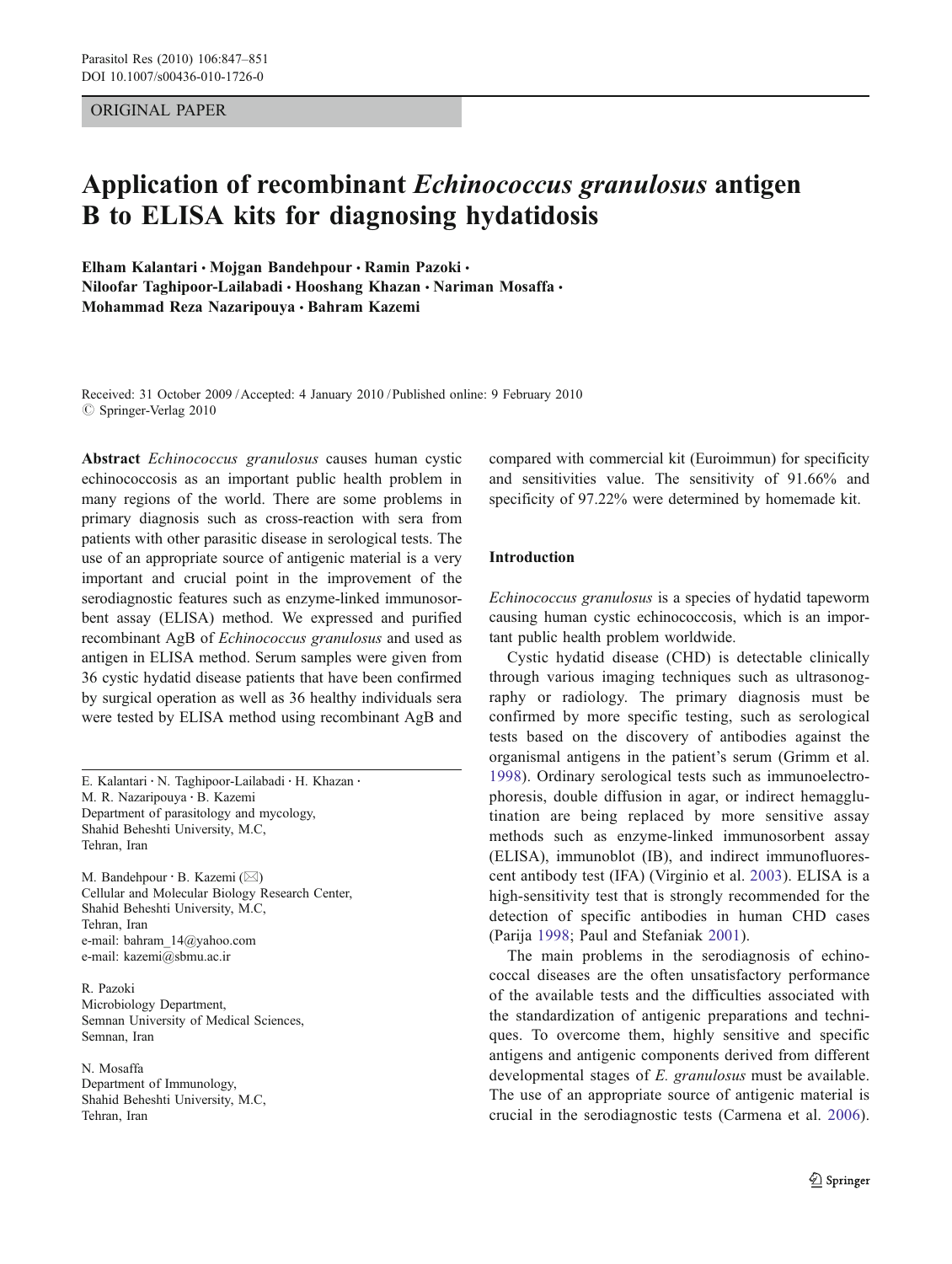One of the major antigenic components of hydatid cystic fluid is E. granulosus antigen B (EgAgB). It is a polymorphic protein of 120–160 kDa that dissociates under reducing conditions into 8/12, 16, and 20/24 kDa subunits (Fernbndez et al. [1996\)](#page-3-0), suggesting that it is composed of multimers of 8 kDa subunits (Carmena et al. [2006](#page-3-0); Lightowlers et al. [1998](#page-4-0)). Rott et al. ([2000](#page-4-0)) have recognized specific antibodies against two subunits of the antigen (AgB8/1 and AgB8/2) by western blotting, and peptide sequencing revealed that both subunits are components of the smallest subunit of native EgAgB (González et al. [1996\)](#page-4-0).

The quality of the parasitic antigens and the characteristics of the serum panel obtained from patients can affect the efficiency (sensitivity and specificity) of any immunodiagnostic test for human CHD. EgAgB is considered to have high sensitivity and specificity in serodiagnostic tests (Chemale et al. [2001](#page-3-0)). To obtain specific antigens, the EgAg-encoding genes can be cloned and expressed in heterologous systems. Because of the ease in producing and purifying specific recombinant antigens, they may be less prone to cross-reactivity with other parasitic antigens (Virginio et al. [2003\)](#page-4-0). Consequently, E. granulosus genes encoding two different AgB subunits have been cloned and expressed in Escherichia coli. The recombinant antigens were tested by total IgG ELISA with a panel of sera from patients (McVie et al. [1997](#page-4-0); Virginio et al. [2003](#page-4-0)). A 165-bp deoxyribonucleic acid (DNA) fragment derived from the 12 kDa subunit of EgAgB was cloned in expression vector pMal-c2. A 52 kDa maltose-binding AgB fusion protein (rAgB. MBP) was expressed and purified on an amylase– Sepharose 6B column and used as an antigen in IB, ELISA, and dot-ELISA (McVie et al. [1997](#page-4-0)). Martin et al. [\(1996\)](#page-4-0) have determined the presence of specific serum antibodies against a recombinant E. granulosus antigen, designated myophilin, by Western blotting and ELISA. Pazoki et al. ([2006](#page-4-0)) amplified two different sequences of EgAgB by reverse transcription-polymerase chain reaction; the amplified fragments (HydІ and HydП) were cloned in PTz57R and subcloned in expression vector pGEMEX-1. The recombinant plasmids (HydІ/pGEMEX and HydП/pGEMEX) led to the production of fusion proteins of 32–36 kDa. A recombinant 8-kDa subunit of antigen B from Echinococcus multilocularis (EmAgB8/1) was compared with an 8-kDa subunit of EgAgB (EgAgB8/1) by western blotting and ELISA (Mamuti et al. [2004](#page-4-0)).

As evident from the recent literature, recombinant proteins and synthetic peptides are more reliable for serodiagnostic purposes than native antigens and their purified subunit fractions. The aim of this study was to examine the application of recombinant EgAgB (HydІ) as

an antigen in ELISA for the diagnosis of hydatidosis in Iranian patients.

## Materials and methods

Recombinant plasmid pQE-30 (Taghipour et al. [2009](#page-4-0)) containing the HydI gene (accession no. DQ835667) was transformed in E. coli Bl21-competent cells. The recombinant plasmid was extracted and confirmed by restriction digestion using SacІ and HindШ.

#### Protein purification

A colony containing the recombinant plasmid was preinoculated in Luria–Bertani (LB) medium and subcultured the next day in culture media until an optical density at 600 nm  $OD_{600}$  of 0.7 was observed, followed by induction with 1 mM isopropyl β-D-1-thiogalactopyranoside (IPTG) for 5 h at 37°C. The bacterial samples were given off before and after the induction and analyzed by using sodium dodecyl sulfate-polyacrylamide gel electrophoresis (SDS-PAGE). For protein purification, a colony containing the recombinant plasmid was preinoculated in LB medium and subcultured the next day in 50 ml culture media until an  $OD_{600}$  of 0.7 was observed, followed by induction with 1 mM IPTG for 5 h at 37°C. The cells were harvested by centrifugation (8,000 rpm for 10 min at  $5^{\circ}$ C), and the resultant pellet was resuspended in 5 ml equilibration buffer (0.4 M urea, 50 mM Tris, and 0.5 M NaCl) and sonicated  $(5 \times 10 \text{ s})$  on ice. The resultant cell lysate was centrifuged at 10,000 rpm for 5 min at 5°C, suspended in 2 ml equilibration buffer, and then incubated overnight at 5°C. It was centrifuged again the next day at 10,000 rpm for 5 min at 5°C. The clear supernatant was collected and used for protein purification (Bandehpour et al. [2006\)](#page-3-0). The recombinant protein was purified by affinity chromatography, based on its N-terminal  $His<sub>6</sub>$ tag. The cell lysate was applied to the column at a flow rate of 15 drops/min and allowed to bind. The bound protein was eluted with elution buffer (4 mM urea, 50 mM Tris, 0.5 M NaCl, and 1 mM imidazole).

#### Western blot analysis

The recombinant protein was transferred by 12% SDS-PAGE onto a nitrocellulose membrane and detected by the His-tag monoclonal antibody. Western blotting was performed as described previously (Campbell et al. [2001](#page-3-0)). In brief, the membrane was incubated with the His-tag monoclonal antibody as the primary antibody (1:500) and goat anti-rabbit IgG horseradish peroxidase (HRP) conjugate as the secondary antibody (1:1,000) and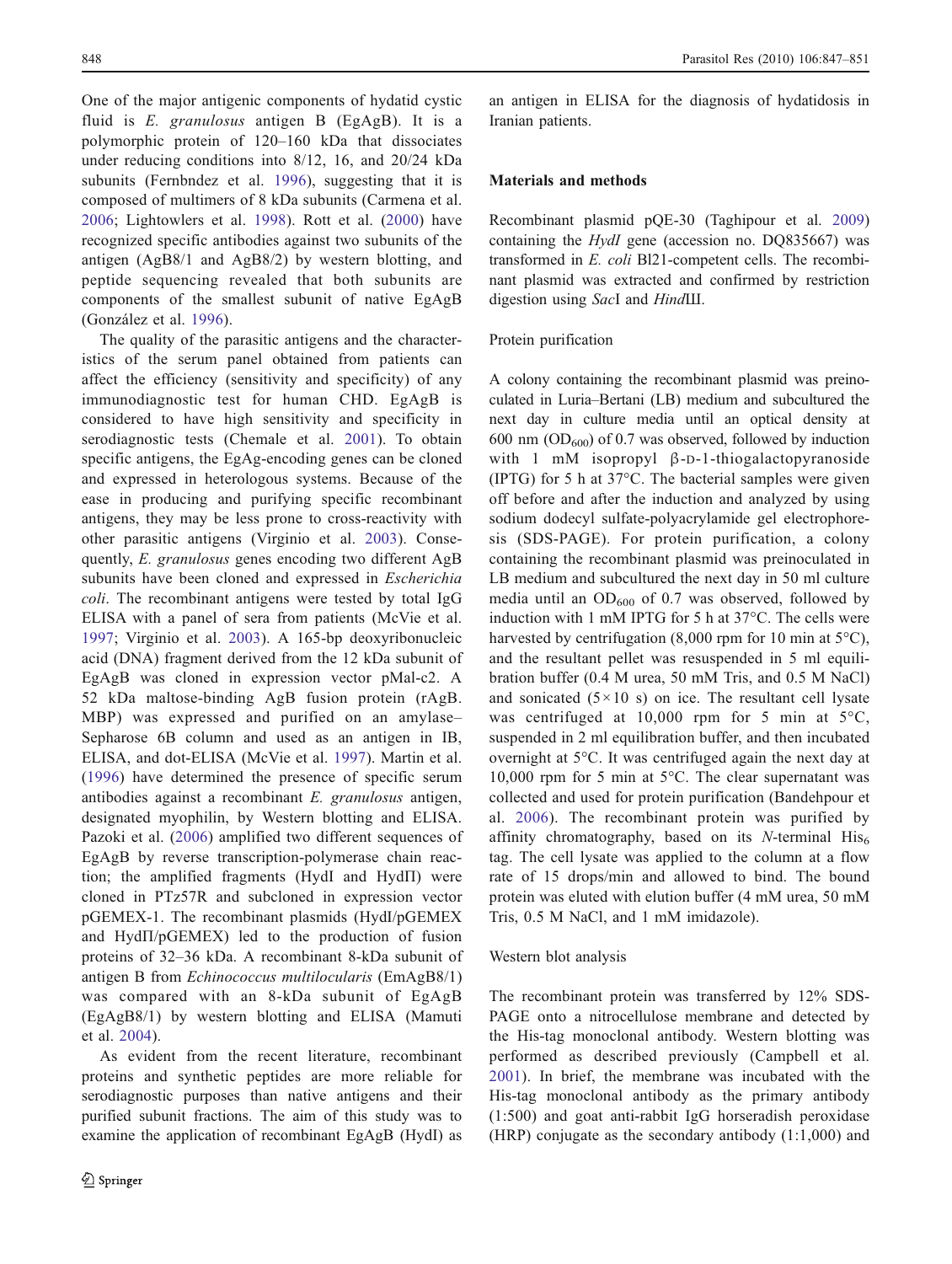<span id="page-2-0"></span>

| <b>Table 1</b> Summary of the results<br>of specificity with sera from    | Non-CHD sera         | Number | Positive reaction | Specificity $(\% )$ |
|---------------------------------------------------------------------------|----------------------|--------|-------------------|---------------------|
| non-CHD patients obtained in<br>total IgG ELISA against the               | Tuberculosis         |        |                   | 60                  |
| recombinant antigen B                                                     | Kala azar            |        |                   | 60                  |
|                                                                           | Toxoplasmosis        |        |                   | 66                  |
|                                                                           | Hepatitis B (Hbs Ag) | 6      | $\theta$          | 100                 |
|                                                                           | Hepatitis C(Hcv Ag)  | O      |                   | 66                  |
| Specificity for home made<br>$\text{kit} = (25/25 + 6) \times 100 = 80.6$ | Total                | 25     | 6                 | 80.6                |

detected by colorimetry with diaminobenzoic acid (DAB) and hydrogen peroxide  $(H_2O_2)$ .

## ELISA

Serum samples were obtained from 36 patients with CHD, confirmed surgically. Five samples from patients with tuberculosis (*Mycobacterium tuberculosis* infection), five samples from patients with kala azar (Leishmania donovani infection), three samples from patients with toxoplasmosis (Toxoplasma gondii infection), six samples from hepatitis B surface antigen (HbsAg)-positive patients, and six samples from hepatitis C virus-positive patients, confirmed by serodiagnostic assay or clinically by other research centers, were selected. We examined all the samples with ELISA to confirm that they were negative for CHD. Sera from 36 healthy individuals were also included in this study as negative controls; the donors had no recent history of parasitic disease. ELISA was performed with recombinant EgAgB and a standard kit (Euroimmun) for all the samples to compare the specificity and sensitivity values.

Microplates were coated with 2µg/well of each recombinant antigen (in 100µL volume) diluted in 0.1 M carbonate/bicarbonate buffer (pH9.6) for 13 h at 4°C (Bora et al. [2002](#page-3-0)). After three washes, the microplates were coated with a blocking solution (1% bovine serum albumin, 300µL) diluted with phosphate-buffered saline (PBS) for 1 h and 30 min at room temperature. After three washes, the serum samples were coated, diluted (1:400) in PBS containing 0.1% Tween-20, and vibrated for 2 h at room temperature. They were then coated with anti-human conjugate at a dilution of 1:10,000 as the second antibody for an hour on the vibrator in the dark. O-phenilendiamine dihydrochloride (0.4 mg/ml) in 0.1 M phosphate/citrate buffer (pH5) and  $H_2O_2$  were added to deionized water and used to visualize the antigen–antibody reaction. The OD was registered at 490 nm  $(OD_{490})$  after the addition of a stop solution  $(1 \text{ N H}_2\text{SO}_4)$ . The mean $\pm 2$  SD of the absorbance reading of the 36 healthy individuals at 0.47 was considered as the cutoff for positive reactions. The sensitivity and specificity were expressed as



Specificity  $=$   $\frac{\text{Number of true negatives}}{\text{Number of true negatives} + \text{number of false positives}}$ 

## Results

Recombinant EgAgB (24 kDa) was expressed in the PQE-30 plasmid and purified. The purified protein was coated onto ELISA microplates and tested in an anti-IgG ELISA with sera from patients with or without CHD and healthy individuals.

The cut-off value (0.47%), differentiating positive and negative reactions, sensitivity (91.66%), and specificity (97.22%) were determined by SPSS analysis (SPSS, Inc., Chicago, IL, USA). There were three negative reactions among

| <b>Table 2</b> Summary of the results |
|---------------------------------------|
| of specificity with sera from         |
| non-CHD patients obtained in          |
| total IgG commercial ELISA kit        |

Specificity for commercial  $kit = (25/25+1) \times 100 = 96.1$ 

| Non-CHD sera         | Number | Positive reaction | Specificity $(\%)$ |  |
|----------------------|--------|-------------------|--------------------|--|
| Tuberculosis         | 5      | $\theta$          | 100                |  |
| Kala azar            | 5      | $\theta$          | 100                |  |
| Toxoplasmosis        | 3      | 0                 | 100                |  |
| Hepatitis B (Hbs Ag) | 6      | $\theta$          | 100                |  |
| Hepatitis C (Hev Ag) | 6      |                   | 83                 |  |
| Total                | 25     |                   | 96.1               |  |
|                      |        |                   |                    |  |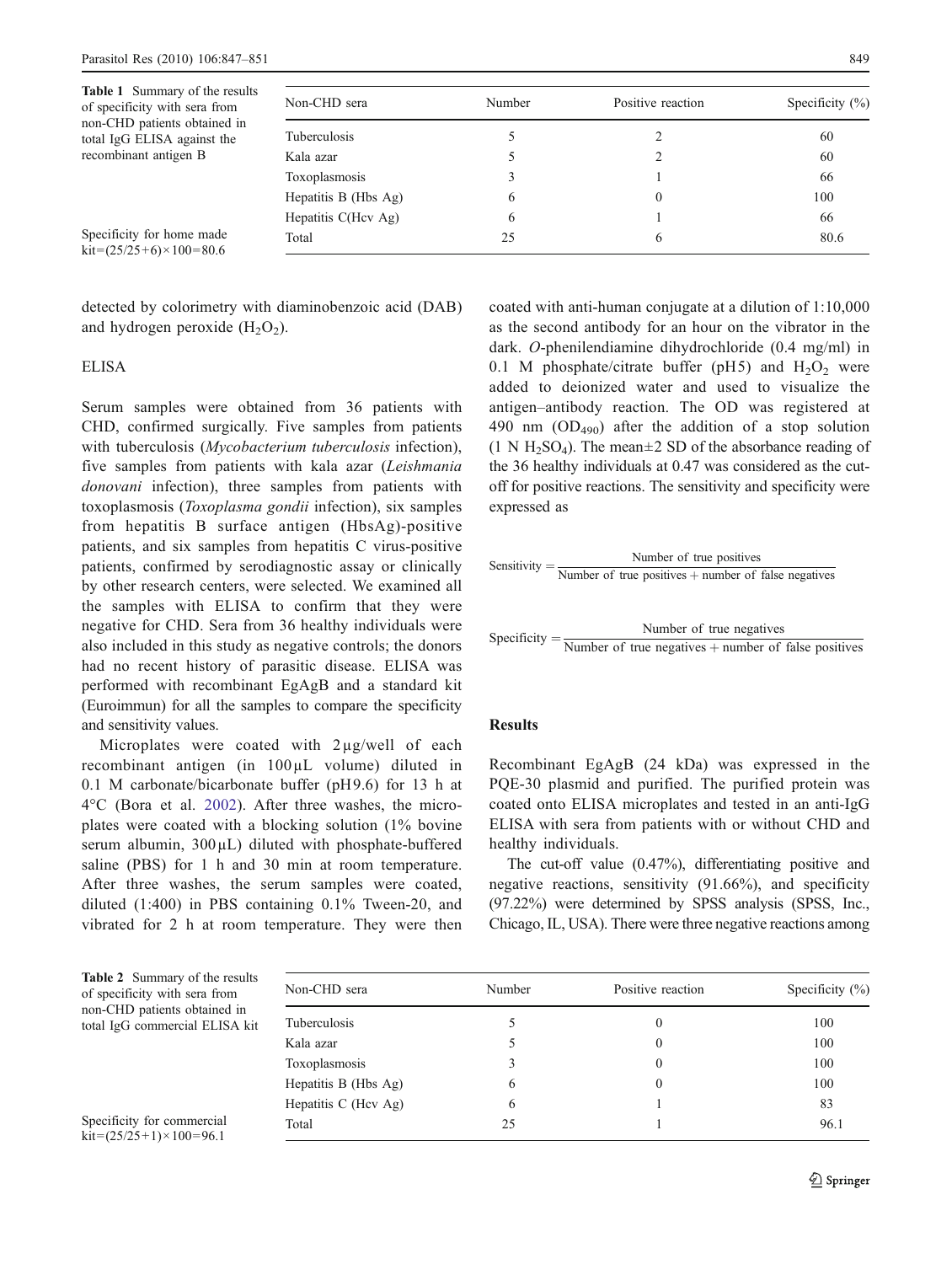<span id="page-3-0"></span>the 36 positive sera with recombinant EgAgB. The non-CHD sera, considered for calculating the specificity values, were determined in 60–83% of the cases (Table [1\)](#page-2-0). All the samples were tested with a commercial kit (Euroimmun). The sensitivity was reported to be 100% for the patients with CHD and the control group, and the specificity was calculated for the patients without CHD (Table [2](#page-2-0)).

The specificity of the new kit  $=(25/25+6) \times 100 = 80.6$ The specificity of the commercial kit  $=(25/25+1) \times 100 = 96.1$ The specificity of the new kit  $=(36/36+3) \times 100 = 92.3$ 

### **Discussion**

In this study, we used recombinant EgAgB for the detection of circulating specific antibodies in patients with CHD. Recombinant antigens are considered to be diagnostically valuable, with reliable sensitivity between 79% and 91.7% (Ortona et al. [2000;](#page-4-0) Virginio et al. [2003\)](#page-4-0). Mamuti et al. [\(2004](#page-4-0)) have reported that recombinant EgAg8/1 showed positive reactions with 88% (44/50) of the serum samples from patients with CHD. In our study, the antigenic activity of the recombinant antigen in ELISA was positive with 91% (33/36) of the serum samples from the patients with CHD, as seen in previous studies.

Mcvie et al. ([1997](#page-4-0)) reported that rAgB.MBP showed approximately 65% sensitivity by ELISA from patients with CHD, which is less than the sensitivity of our method. Recombinant EgAgB8/1 presented a better-thandiscriminatory value in total IgG ELISA in comparison with the native antigen tested (Rott et al. [2000](#page-4-0); Virginio et al. [2003\)](#page-4-0). Nevertheless, in our research, native EgAgB from the commercial ELISA kit had better sensitivity (100%) than the fusion protein (92.3%). The lower diagnostic sensitivity of recombinant EgAgB8/1 is probably due to the presence of other subunits (Chemale et al. 2001; González et al. [1996\)](#page-4-0). Differences in the expression of the subunits among different hydatid cysts could also produce antigenic preparations with different diagnostic values (Chemale et al. 2001). Despite these differences, an AgB subunit (8 kDa) has been described as specific for E. granulosus, with some crossreactivity reported by other authors (Ferreira and Zaha 1990; Rott et al. [2000](#page-4-0)). By extending these previous results, we have shown the high specificity of recombinant EgAgB in relation to normal sera but not to sera from the patients with CHD (80.6%). Among the 36 serum samples utilized in this study, only three showed no reaction in total IgG ELISA with the recombinant protein.

Some authors have suggested that serodiagnosis of CHD can be improved by using various Ig classes and that the problem of low specificity due to cross-reactivity with sera

from patients with other parasitic diseases will be reduced by using IgG subclass detection. Because of the association-specific response to antigens of E. granulosus, IgG4 would be the subclass of choice for serodiagnostic tests of complementary value in relation to a total IgG assay (Grimm et al. 1998; Ioppolo et al. [1996](#page-4-0); McVie et al. [1997;](#page-4-0) Virginio et al. [2003](#page-4-0); Wen and Craig [1994\)](#page-4-0).

According to our results, recombinant EgAgB (HydІ) has good performance in total IgG ELISA for the detection of antibodies in sera from patients with CHD. In that regard, we searched among the antigens to elucidate the possibility that the recombinant antigen can show improved sensitivity. Although the potential role of antigens in diagnosis cannot be omitted, it seems that for some patients and particular stages of the disease, the limiting factor is the actual existence of a measurable antibody response (Lorenzo et al. [2005](#page-4-0)).

In conclusion, the current strategies for immunodiagnosis of CHD need reappraisal. To improve their diagnostic yield, studies must be undertaken to standardize the techniques and antigenic preparations, characterize new antigens, produce recombinant antigens, and detect distinct Ig classes (Ortona et al. [2000](#page-4-0)).

Acknowledgments The authors thank the Vice Chancellor for Research of Shahid Beheshti University, M.C. for support of this study and the directors of the Cellular and Molecular Biology Research Center, in which this study was performed.

#### References

- Bandehpour M, Seyed N, Shadnoosh M, Pakzad P, Kazemi B (2006) Using recombinant Chlamydia Major Outer Membrane Protein (MOMP) in ELISA diagnostic kit. Iran J Biotechnol 4:239–244
- Bora U, Chugh L, Nahar P (2002) Covalent immobilization of proteins onto photoactivated polystyrene microtiter plates for enzyme-linked immunosorbent assay procedures. J Immunol Methods 268:171–177
- Carmena D, Benito A, Eraso E (2006) Antigens for the immunodiagnosis of Echinococcus granulosus infection: an update. Acta Trop 98:74–86
- Campbell LA, Roberts S, Inoue S, Kong L, Kuo Cc CC (2001) Evaluation of Chlamydia pneumoniae 43- and 53-kilodalton recombinant proteins for serodiagnosis by Western Blot. Clin Diag Lab Immmunol 8:1231–1233
- Chemale G, Haag KL, Ferreira HB, Zaha A (2001) Echinococcus granulosus antigen B is encoded by a gene family. Mol Biochem Parasitol 116:233–237
- Ferreira HB, Zaha A (1990) Analysis of different antigen sources in the diagnosis of human hydatid disease by immunoblot. Montevideo. Biology of Parasitism Ediciones Trilce 189–201
- Fernbndez V, Ferreira HB, Fernandez C, Zaha A, Nieto A (1996) Molecular characterisation of a novel 8-kDa subunit of Echinococcus granulosus antigen B". Mol Biochem Parasitol 77:247– 250
- Grimm F, Maly FE, Lu J, Llano R (1998) Analysis of spesific immunoglobulin G subclass antibodies for serological diagnosis